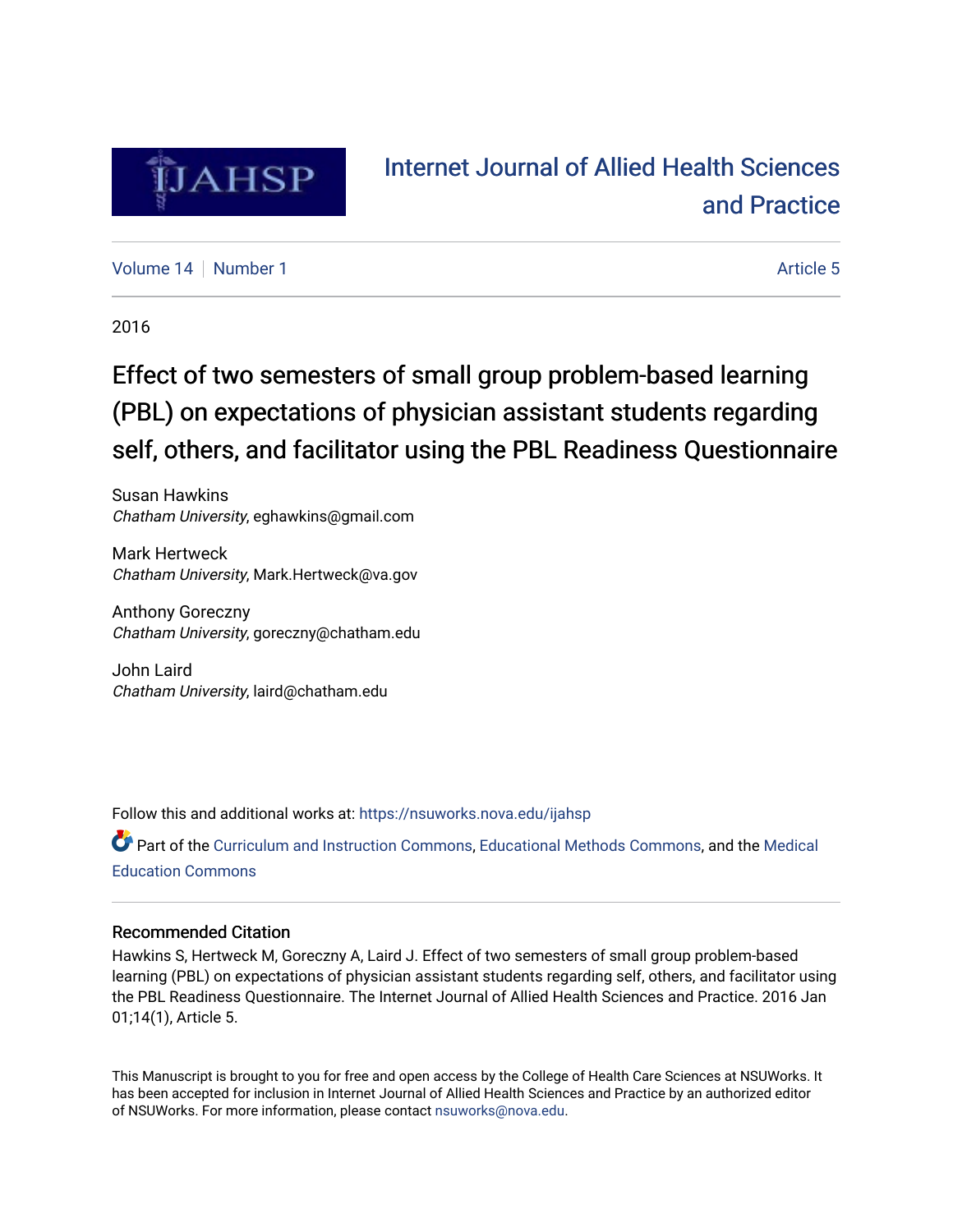### **Abstract**

Purpose: The purpose of this study was to assess changes in expectations and perceptions among physician assistant (PA) program matriculants regarding small group problem-based learning (PBL) from the beginning to the end of the first didactic year. Some of the stress experienced by students entering health science professional programs using PBL may be due to lack of awareness of the goals and norms of PBL which differ from those of traditional lecture-based curricula. A change in student expectations as a result of participation in PBL would indicate that these goals and norms can be learned through participation. Methods: The authors developed the PBL Readiness Questionnaire, a 71-item 10-point Likert scale regarding student expectations of the PBL experience regarding self, others and the facilitator. Questionnaire items were developed using data from a student survey as well as literature on characteristics associated with successful performance in a PBL setting. The questionnaire was administered to 60 PA students at the beginning of the first year fall semester and again at the end of the first year spring semester. Results: Analysis revealed a significant change from pre to posttest on total score as well as on the subscales of Expectations of Self and Expectations of Facilitators. The subscale of Expectations of Others approached significance. Conclusions: The change in Expectations of Facilitator may reflect the different role of facilitator vs. lecturer. Facilitators challenge physician assistant students with questions rather than providing information. The change in Expectations of Self could indicate that physician assistant students do not have accurate expectations of their own role in this type of group setting, and the experience of participating in PBL may positively affect their expectations. An area for future study would be a psychometric analysis of the questionnaire items in order to refine the tool and ascertain the reliability and validity of items and subscales.

## Author Bio(s)

- Susan R. Hawkins, MSEd, PA-C, is an Associate Professor in the Physician Assistant Studies Program at Chatham University.
- Mark L. Hertweck, MA, PA-C, is an Associate Professor in the Physician Assistant Studies Program at Chatham University.
- Anthony J. Goreczny, PhD, is a Professor in the Counseling Psychology Program at Chatham University.
- John Laird, ND, is an Associate Professor in the Physician Assistant Studies Program at Chatham University.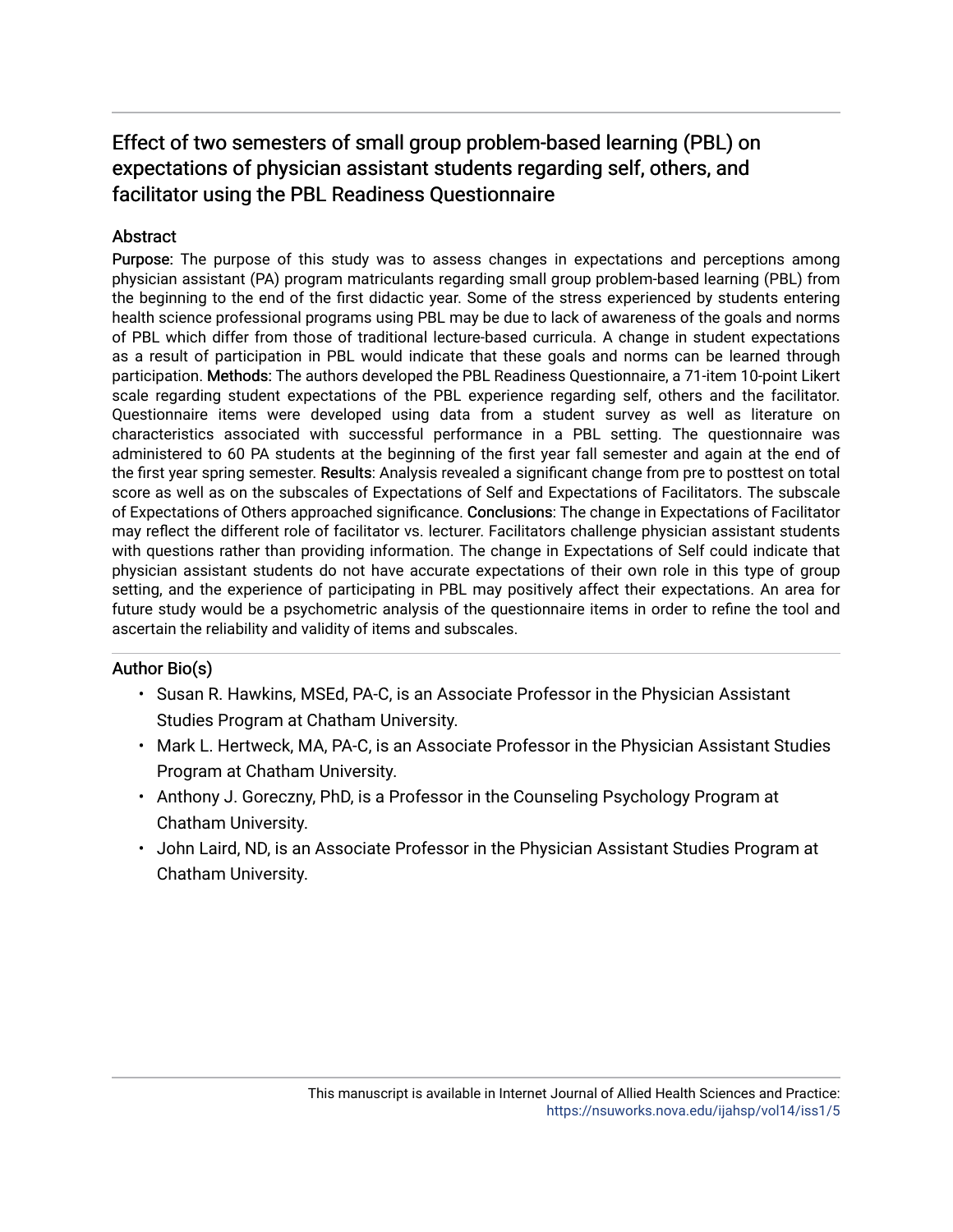

The Internet Journal of Allied Health Sciences and Practice *Dedicated to allied health professional practice and education* **Vol. 14 No. 1 ISSN 1540-580X**

Effect of Two Semesters of Small Group Problem-Based Learning (PBL) On Expectations of Physician Assistant Students Regarding Self, Others, and Facilitator Using the PBL Readiness Questionnaire

> Susan Hawkins, MSEd, PA-C Mark Hertweck, MA, PA-C Anthony Goreczny, PhD John Laird, ND

> > Chatham University

United States

#### **ABSTRACT**

**Purpose:** The purpose of this study was to assess changes in expectations and perceptions among physician assistant (PA) program matriculants regarding small group problem-based learning (PBL) from the beginning to the end of the first didactic year. Some of the stress experienced by students entering health science professional programs using PBL may be due to lack of awareness of the goals and norms of PBL which differ from those of traditional lecture-based curricula. A change in student expectations as a result of participation in PBL would indicate that these goals and norms can be learned through participation. **Methods:** The authors developed the PBL Readiness Questionnaire, a 71-item 10-point Likert scale regarding student expectations of the PBL experience regarding self, others and the facilitator. Questionnaire items were developed using data from a student survey as well as literature on characteristics associated with successful performance in a PBL setting. The questionnaire was administered to 60 PA students at the beginning of the first year fall semester and again at the end of the first year spring semester. **Results**: Analysis revealed a significant change from pre to posttest on total score as well as on the subscales of Expectations of Self and Expectations of Facilitators. The subscale of Expectations of Others approached significance. **Conclusions**: The change in Expectations of Facilitator may reflect the different role of facilitator vs. lecturer. Facilitators challenge physician assistant students with questions rather than providing information. The change in Expectations of Self could indicate that physician assistant students do not have accurate expectations of their own role in this type of group setting, and the experience of participating in PBL may positively affect their expectations. An area for future study would be a psychometric analysis of the questionnaire items in order to refine the tool and ascertain the reliability and validity of items and subscales.

#### **INTRODUCTION**

Students entering health science programs that utilize small group problem-based learning (PBL) encounter an environment that is novel and stressful to them.<sup>1</sup> Some of the stress results from a lack of awareness of the goals and norms of PBL. The goals of PBL are to provide a framework for acquiring clinical knowledge, to develop clinical reasoning and self-directed learning, and to promote an atmosphere that motivates learning.<sup>2</sup> A survey of medical students at the University of Sydney identified three concepts that characterize PBL: 1) peer collaboration to develop clinical knowledge and reasoning; 2) independent learning; and 3) problemsolving.<sup>3</sup> As a result of the structure and process of PBL, students have multiple roles. In addition to the traditional role of student, they are teachers to their peers, researchers of learning issues developed by the group, and providers of social support to other group members.<sup>4</sup> Research advocates socialization of students to these goals and roles as a means to promote increased understanding and active engagement in the PBL process.<sup>1,3,5</sup>

Students find the perceived lack of explicitly defined content and assignments of the PBL process to be stressful. Determining the breadth and depth of material to be studied through self-directed learning and overlooking or missing important topics are common concerns.<sup>6</sup> Students have identified three factors that promote learning in PBL: 1) tutor/facilitator, 2) group, and 3) self-directed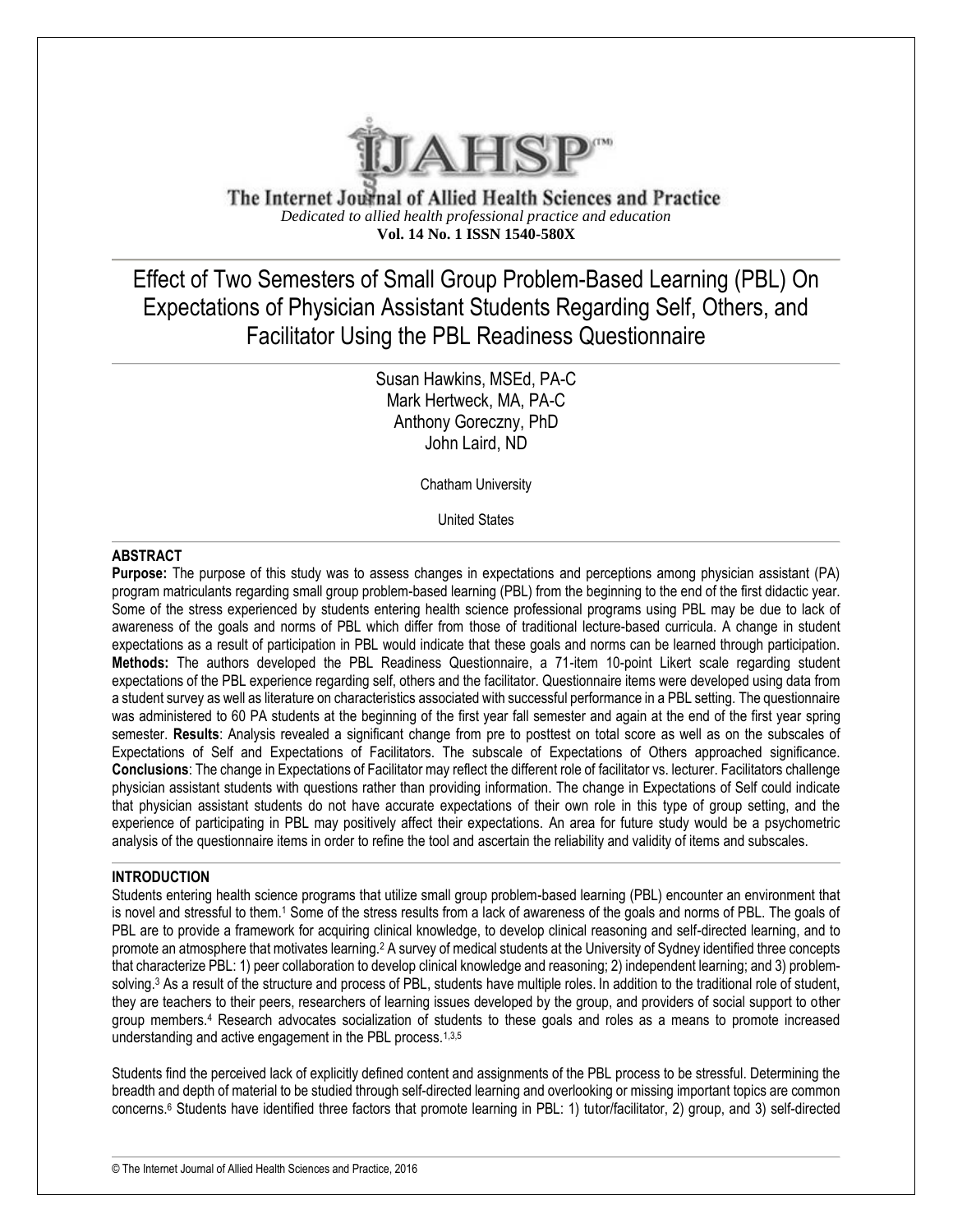learning.7 According to focus groups and surveys of PBL students, an effective faculty facilitator is a guide rather than a teacher, one who creates a safe learning environment in which every member of the group is encouraged to participate. The effective facilitator intervenes appropriately to promote problem solving and metacognition, but does not lecture, interrupt with their own agenda, or dominate the group.<sup>6,8,9</sup> Medical students noted that a good PBL group member is one who is self-motivated, wellprepared, actively participates, and is not rude, competitive, or domineering.<sup>6,9</sup> Focus groups of medical students at McGill university described an effective small group as one that is non-threatening, adheres to the group's goals, encourages teamwork and individual participation, has an effective facilitator, and fosters problem-solving.<sup>9</sup>

To facilitate the transition from a traditional lecture-based setting to a small group PBL learning environment, physician assistant (PA) studies programs have incorporated opportunities to learn about PBL in their admissions process.10,11 Medical and nursing programs have utilized the Self-directed Learning Readiness Scale for Nursing Education (SDLRSNE) to assess students' likelihood of success with adult level independent learning environments.<sup>12,13</sup> However, the SDLRSNE was not found to be useful in differentiating readiness for PBL when administered to applicants of a graduate PA program.<sup>14</sup> Part of the reason for this may be that the SDLRSNE does not contain items that assess important qualities of learning in a small group PBL setting. To rectify this area of concern, one group of educators developed pilot items pertaining to student expectations of the facilitator, expectations of self as related to the group, and expectations of others as related to the group. They found that these pilot items significantly changed on a pre-post questionnaire that was administered to PA applicants on the same occasion as the SDLRSNE.<sup>10,14</sup> Therefore, it was determined that there is a need to develop a readiness questionnaire and scale specifically applicable to small group PBL education. The items in the questionnaire should include expectations about self-directed learning and small group process that reflect perceptions of PBL students regarding expectations of self, others, and the facilitator. The PBL readiness questionnaire used in this study was developed not only to assess applicant readiness, but also to assess changes in expectations and perceptions among PA program matriculants from the beginning to the end of the first didactic year. These changes reflect the students' process of incorporating goals and norms of PBL into their learning styles. It is hypothesized that graduate level PA students will incorporate attributes of small group PBL as they become proficient in the process and thus demonstrate significant change in their expectations of themselves, others, and the facilitator.

#### **METHODS**

#### **Participants**

Participants were 77 graduate students at the Chatham University PA program who matriculated in fall of 2013 (100% of matriculants). Students who did not complete all items of the questionnaire at both beginning and end of semester administrations were excluded from the data analysis. There were 60 participants who completed the survey at both the beginning and end of the semester and had complete data at both time periods.

#### **Measures**

The authors developed the PBL Readiness Questionnaire, a 72-item 10-point Likert scale regarding student expectations of the PBL experience regarding self, others, and the facilitator. Two resources were used to develop questionnaire items. Students from the PA class of 2014 were surveyed at the end of the first year to identify critical qualities and expectations of self and others in a group as well as qualities of group members and effective facilitators in a group setting. The authors asked the following four questions: 1) What did you learn about the role of faculty in problem based learning; 2) What are your expectations of others in a PBL group; 3) What are your expectations of yourself in a PBL group; and 4) What do you think are the most important qualities of a good PBL participant. Responses to these questions were collated, and items were created based on the most frequently occurring responses for each question.

Another source of items was literature on characteristics associated with successful performance in a PBL setting such as cooperative learning, respect, communication skills, self-directed learning, reflection, and self-evaluation.15,16 The authors worded 58 of 71 items (82%) in the direction such that high scores signified behaviors/attitudes consistent with readiness for working within a problem-based format, and the authors worded 13 of 71 items (18%) in the opposite direction in order to avoid the affirmative bias. Items were categorized into subscales as either Expectations of Self (24 items), Expectations of Others (22 items), or Expectations of the Facilitator (25 items). One item which was inadvertently duplicated was eliminated from the analyses.

#### **Process**

The questionnaire was administered at the beginning of the first year fall semester and again at the end of the first year spring semester. Participation was voluntary and not associated with any aspect of course grade. Student names were on the original data, which were then de-identified by a staff member and assigned numerical codes in order to assure anonymity while still being able to compare data over time. The authors do not have access to the codes. No demographic or other identifying information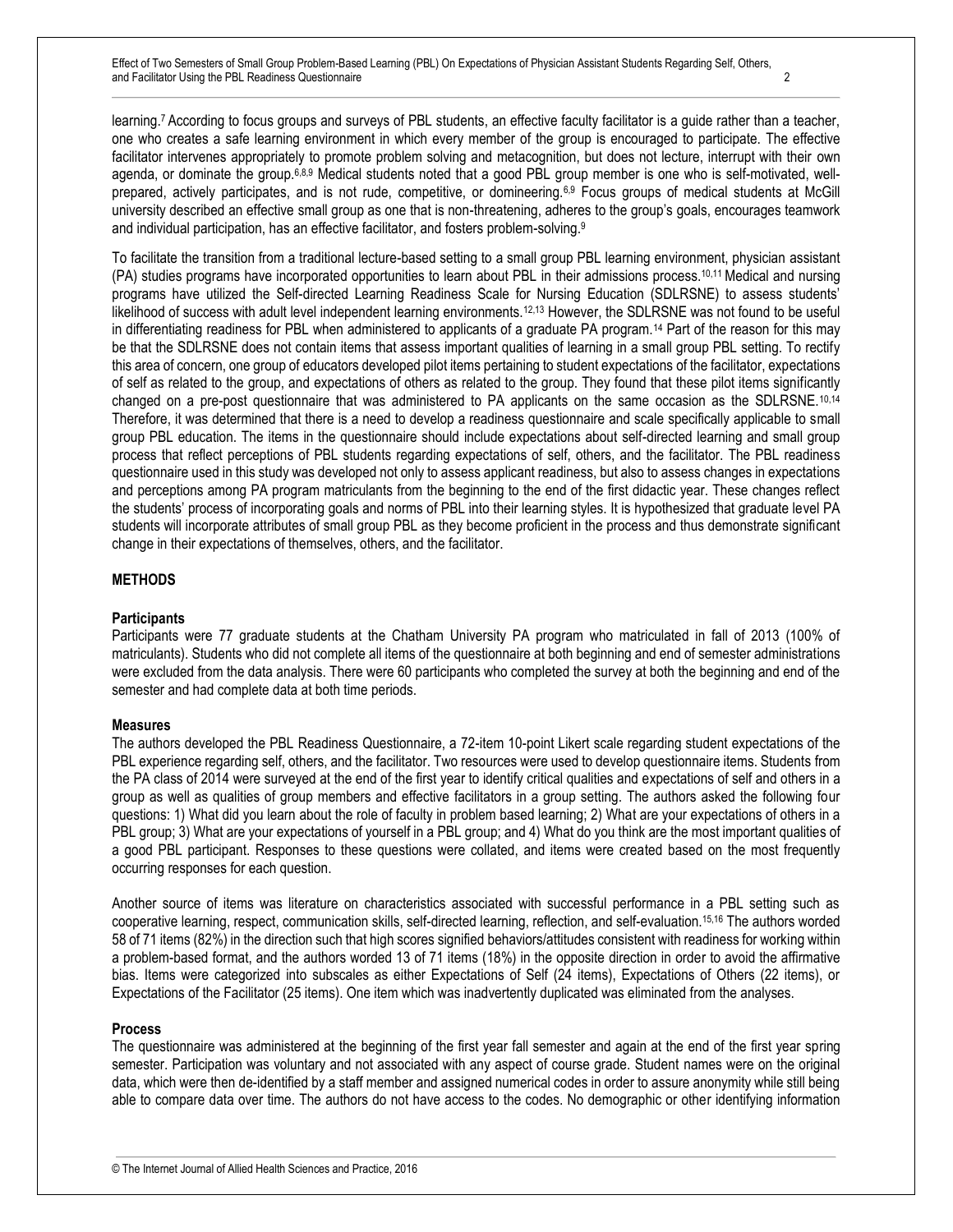were collected in order to assure anonymity of responses. Approval for the study was obtained from Chatham University's Institutional Review Board.

#### **Data Analysis**

Data were entered into Microsoft Excel 2010 and then migrated into SPSS 18 software, which was used for all data analyses. Data analyses included Multivariate Analyses of Variance (MANOVA) and Univariate Analyses of Variance (ANOVA).

#### **RESULTS**

These analyses reflect data on 60 participants who had complete data from both the beginning and end of the semester. Mean scores and standard deviations for each of the 71 questionnaire items appear in Table 1.

| <b>Item</b>                                                                            | Scale**                 | Pre<br><b>Mean</b> | Post<br><b>Mean</b> |
|----------------------------------------------------------------------------------------|-------------------------|--------------------|---------------------|
|                                                                                        |                         | $(SD+)$            | $(SD+)$             |
| 1. I expect others to be respectful to all members of the group.                       | $\circ$                 | 9.30               | 9.45                |
|                                                                                        |                         | (1.212)            | (0.982)             |
| 2. I expect to learn more on my own than from other group members.                     | $\overline{s}$          | 4.47               | 6.34                |
|                                                                                        |                         | (2.182)            | (2.037)             |
| 3. I expect to remain an individual first and a group member second.                   | $\overline{\mathsf{s}}$ | 4.50               | 5.20                |
|                                                                                        |                         | (2.259)            | (2.216)             |
| 4. I expect to accommodate to others in the group.                                     | S                       | 8.48               | 8.70                |
|                                                                                        |                         | (1.479)            | (1.169)             |
| 5. I expect that I will contribute to the group's success.                             | $\overline{\mathsf{s}}$ | 9.05               | 9.27                |
|                                                                                        | $\overline{\mathsf{s}}$ | (1.064)<br>5.27    | (0.918)<br>5.63     |
| 6. I expect to keep frustrations with others to myself when participating in a group.* |                         | (2.603)            | (2.400)             |
| 7. I expect to keep the group unaware of my frustrations with myself.*                 | $\overline{s}$          | 6.13               | 5.82                |
|                                                                                        |                         | (2.213)            | (2.439)             |
| 8. I expect myself to work hard in the group.                                          | $\overline{\mathsf{s}}$ | 9.68               | 9.60                |
|                                                                                        |                         | (0.676)            | (0.669)             |
| 9. I expect myself to come to group having completed my assignments.                   | S                       | 9.65               | 9.65                |
|                                                                                        |                         | (0.685)            | (0.577)             |
| 10. I expect that I will work harder than others in the group.                         | $\overline{S}$          | 6.10               | 6.62                |
|                                                                                        |                         | (2.275)            | (2.195)             |
| 11. I expect myself to support the group's goals.                                      | $\overline{\mathsf{s}}$ | 9.20               | 9.10                |
|                                                                                        |                         | (1.447)            | (0.951)             |
| 12. I expect myself to focus on my own goals.                                          | $\overline{S}$          | 6.95               | 8.73                |
|                                                                                        |                         | (2.062)            | (1.191)             |
| 13. I expect myself to be patient with group members who want to move more slowly.     | $\overline{s}$          | 8.15               | 8.47                |
|                                                                                        | $\overline{\mathsf{s}}$ | (1.956)            | (1.512)             |
| 14. I expect the group setting to motivate me to learn.                                |                         | 8.95               | 8.82<br>(1.308)     |
| 15. I expect myself to keep my level of motivation to learn high in the group.         | $\overline{S}$          | (1.371)<br>9.17    | 9.13                |
|                                                                                        |                         | (0.977)            | (0.947)             |
| 16. I expect myself to keep pace with other members of the group.                      | $\overline{\mathsf{s}}$ | 8.35               | 8.65                |
|                                                                                        |                         | (1.338)            | (1.527)             |
| 17. I expect to do my share of the work for the group.                                 | S                       | 9.67               | 9.52                |
|                                                                                        |                         | (0.629)            | (1.157)             |
| 18. I expect that it will be easy for me to contribute to group discussions.           | $\overline{s}$          | 7.25               | 8.13                |
|                                                                                        |                         | (1.762)            | (1.692)             |
| 19. I expect to complete my assignments for the group on time.                         | $\overline{s}$          | 9.60               | 9.50                |
|                                                                                        |                         | (0.741)            | (0.701)             |

#### **Table 1. Means and Standard Deviations of Each Item**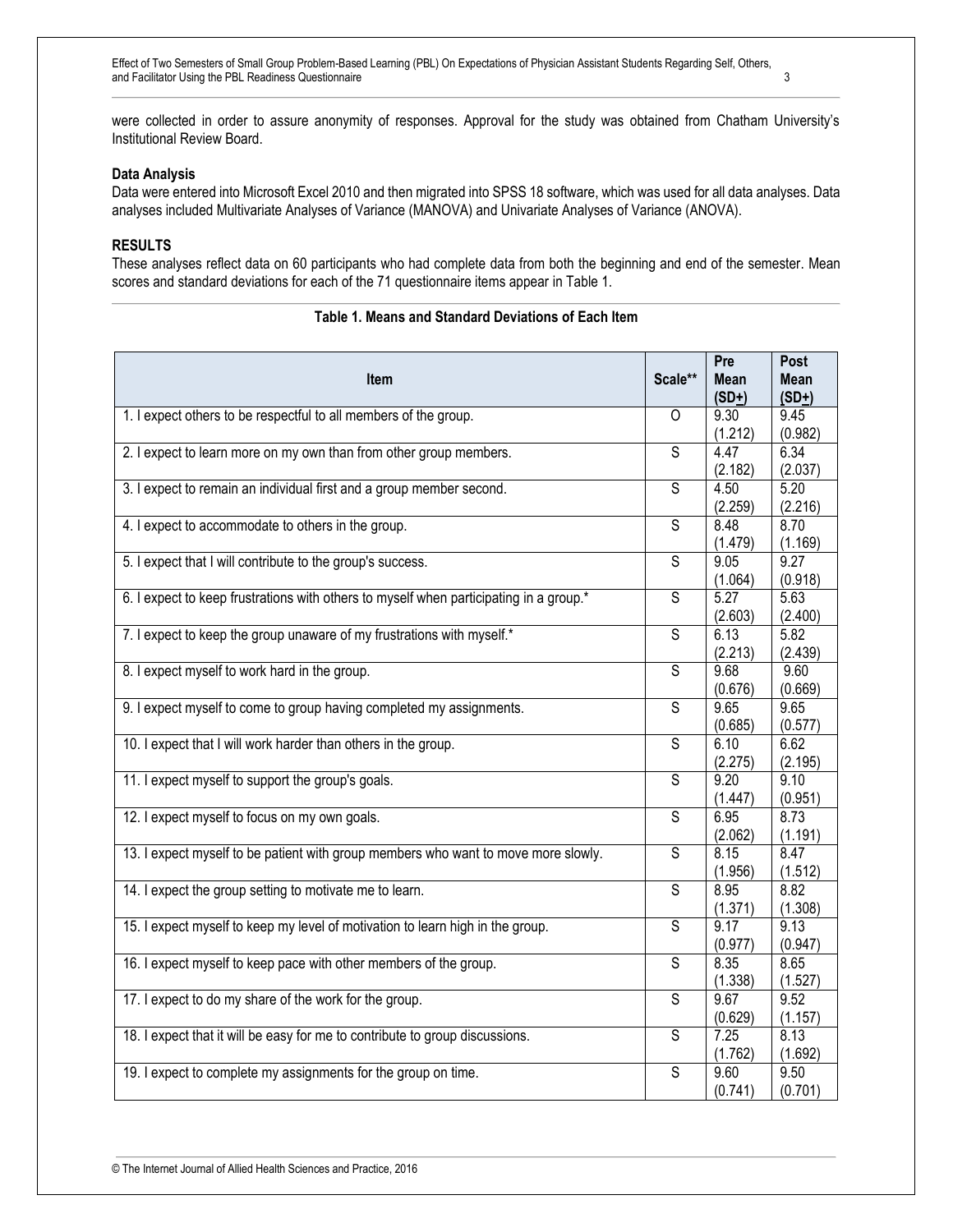| 20. I expect to spend as much individual time as necessary to adequately complete my     | $\overline{s}$ | 8.25    | 8.67    |
|------------------------------------------------------------------------------------------|----------------|---------|---------|
| group assignments.                                                                       |                | (2.191) | (1.336) |
| 21. I expect others will rate me as a good team member.                                  | $\overline{O}$ | 8.35    | 8.75    |
|                                                                                          |                | (1.325) | (1.035) |
| 22. I expect that I will dominate group discussions.*                                    | $\overline{s}$ | 7.47    | 7.48    |
|                                                                                          |                | (1.961) | (2.021) |
| 23. I expect myself to be open to feedback from others in the group.                     | S              | 8.85    | 9.37    |
|                                                                                          |                | (1.376) | (0.974) |
| 24. I expect group members to be respectful of all members in the group.                 | 0              | 9.40    | 9.50    |
|                                                                                          |                |         |         |
|                                                                                          |                | (1.224) | (0.893) |
| 25. Item deleted as duplicate                                                            |                |         |         |
| 26. I expect all group members will freely contribute new information to the group.      | 0              | 8.12    | 8.98    |
|                                                                                          |                | (1.823) | (1.186) |
| 27. I expect everyone to contribute to the group's success.                              | 0              | 9.22    | 8.98    |
|                                                                                          |                | (1.151) | (1.200) |
| 28. I expect others to freely share their frustrations about me in the group.            | $\overline{O}$ | 7.67    | 7.57    |
|                                                                                          |                | (2.121) | (2.181) |
| 29. I expect others to freely share their frustrations with themselves in the group.     | 0              | 7.17    | 7.67    |
|                                                                                          |                |         |         |
|                                                                                          |                | (2.180) | (1.997) |
| 30. I expect other members of the group to maintain pace with the group.                 | $\circ$        | 7.27    | 7.37    |
|                                                                                          |                | (2.224) | (1.886) |
| 31. I expect other members of the group to maintain pace with me.*                       | O              | 6.28    | 6.52    |
|                                                                                          |                | (2.001) | (2.063) |
| 32. I expect that others will easily contribute in group discussions.                    | $\overline{O}$ | 7.38    | 7.90    |
|                                                                                          |                | (1.878) | (1.591) |
| 33. I expect others to do their share of the work in the group.                          | $\overline{O}$ | 9.32    | 9.33    |
|                                                                                          |                |         |         |
|                                                                                          |                | (0.965) | (0.795) |
| 34. I expect all group members to be hard workers.                                       | 0              | 8.95    | 9.02    |
|                                                                                          |                | (1.333) | (1.066) |
| 35. I expect everyone to come to group having completed their assignments.               | $\circ$        | 9.35    | 9.30    |
|                                                                                          |                | (0.899) | (0.850) |
| 36. I expect others to work harder than I do in the group.*                              | $\circ$        | 8.02    | 7.83    |
|                                                                                          |                | (2.071) | (2.203) |
| 37. I expect others to support the group's goals.                                        | $\circ$        | 8.77    | 8.88    |
|                                                                                          |                | (1.566) | (1.091) |
|                                                                                          |                | 7.80    |         |
| 38. I expect others to support my goals.                                                 | 0              |         | 8.35    |
|                                                                                          |                | (1.802) | (1.400) |
| 39. I expect others to be patient with me when I want to move more slowly.               | 0              | 7.22    | 7.60    |
|                                                                                          |                | (2.148) | (1.950) |
| 40. I expect other group members to be patient with each other when some want to move    | $\overline{O}$ | 7.92    | 8.18    |
| more slowly.                                                                             |                | (2.011) | (1.578) |
| 41. I expect the group setting to motivate others to learn.                              | $\overline{O}$ | 8.92    | 8.82    |
|                                                                                          |                | (1.344) | (1.384) |
| 42. I expect others to keep their level of motivation to learn high in the group.        | 0              | 8.90    | 8.88    |
|                                                                                          |                |         |         |
|                                                                                          |                | (1.145) | (1.106) |
| 43. I expect others to complete their assignments for the group on time.                 | $\circ$        | 9.23    | 9.27    |
|                                                                                          |                | (1.170) | (1.006) |
| 44. I expect others to spend as much individual time as necessary to complete adequately | $\mathsf{O}$   | 8.38    | 8.47    |
| their group assignments.                                                                 |                | (1.833) | (1.308) |
| 45. I expect that all others will be good team members.                                  | 0              | 7.73    | 8.07    |
|                                                                                          |                | (2.154) | (2.024) |
| 46. I expect others in the group to be resistant to feedback from me.*                   | 0              | 7.02    | 8.07    |
|                                                                                          |                | (2.244) | (2.098) |
| 47. I expect the facilitator to be respectful of all members of the group.               | F              | 9.72    | 9.65    |
|                                                                                          |                |         |         |
|                                                                                          |                | (0.613) | (0.606) |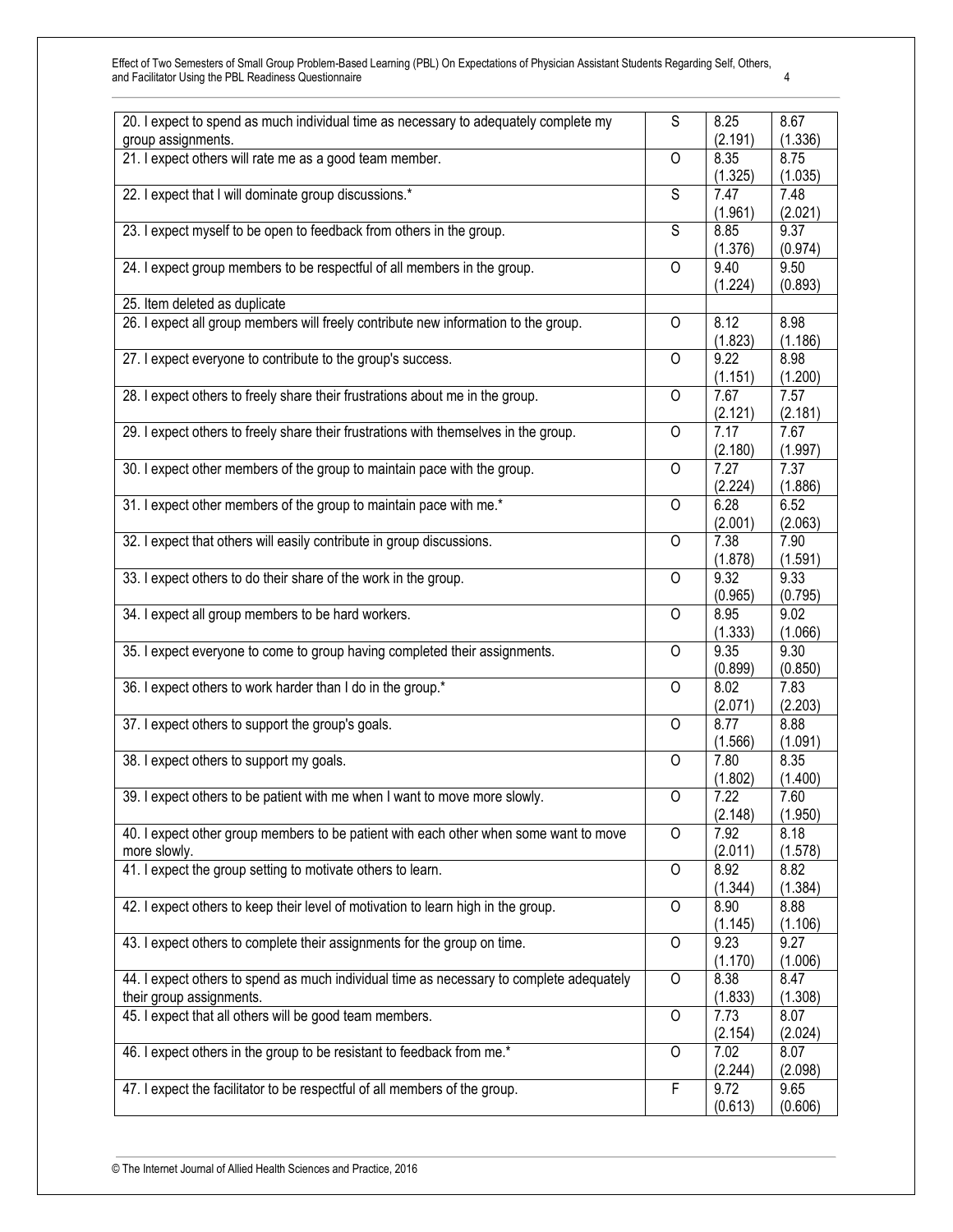| 48. I expect facilitators to keep frustrations with others to themselves when facilitating the | F | 4.50    | 4.35    |
|------------------------------------------------------------------------------------------------|---|---------|---------|
| group.*                                                                                        |   | (2.813) | (2.654) |
| 49. I expect facilitators to keep the group unaware of their frustrations with themselves.     | F | 4.60    | 4.88    |
|                                                                                                |   | (2.519) | (2.811) |
| 50. I expect facilitators to have a plan for each session.                                     | F | 5.57    | 6.52    |
|                                                                                                |   | (2.445) | (2.508) |
| 51. I expect the facilitator to challenge me at every session.                                 | F | 8.45    | 9.20    |
|                                                                                                |   |         |         |
|                                                                                                |   | (1.731) | (0.917) |
| 52. I expect the facilitator to support the group's goals.                                     | F | 8.55    | 9.10    |
|                                                                                                |   | (1.294) | (1.175) |
| 53. I expect the facilitator to be patient when I am slow to understand a concept.             | F | 7.85    | 8.38    |
|                                                                                                |   | (2.082) | (1.519) |
| 54. I expect the facilitator to push other group members when they are moving too slowly.      | F | 5.32    | 5.28    |
|                                                                                                |   | (2.151) | (2.408) |
|                                                                                                |   |         |         |
| 55. I expect the facilitator to set the pace of learning in the group.                         | F | 4.58    | 5.35    |
|                                                                                                |   | (2.619) | (2.392) |
| 56. I expect the facilitator to teach more than to guide.*                                     | F | 8.12    | 8.10    |
|                                                                                                |   | (1.833) | (2.072) |
| 57. I expect different facilitators to provide a similar group experience.                     | F | 6.23    | 6.73    |
|                                                                                                |   |         |         |
|                                                                                                |   | (2.431) | (2.544) |
| 58. I expect the facilitator to assist me in identifying areas for further study.              | F | 6.65    | 8.67    |
|                                                                                                |   | (2.483) | (1.674) |
| 59. I expect the facilitator to provide feedback about my strengths and weaknesses.            | F | 9.10    | 9.40    |
|                                                                                                |   | (1.020) | (0.924) |
| 60. I expect the facilitator to focus on the knowledge base rather than the group process.     | F | 4.72    | 6.28    |
|                                                                                                |   |         | (2.218) |
|                                                                                                |   | (2.051) |         |
| 61. I expect the facilitator to continue to ask questions about a topic when the group has     | F | 4.88    | 7.97    |
| already identified that topic as requiring further study.*                                     |   | (2.585) | (2.421) |
| 62. I expect the facilitator to limit the number of questions that they ask.*                  | F | 7.42    | 7.65    |
|                                                                                                |   | (2.142) | (2.298) |
| 63. I expect facilitator to foster self-directed learning during group sessions.               | F | 8.55    | 8.68    |
|                                                                                                |   | (1.872) | (1.347) |
|                                                                                                | F | 7.02    | 7.02    |
| 64. I expect the facilitator to lead the group sessions.*                                      |   |         |         |
|                                                                                                |   | (2.311) | (2.404) |
| 65. I expect the facilitator to encourage us to rely on each other rather than on him or her.  | F | 9.00    | 8.53    |
|                                                                                                |   | (1.042) | (1.702) |
| 66. I expect the facilitator to provide clinically relevant stories during group sessions.     | F | 7.08    | 7.52    |
|                                                                                                |   | (2.619) | (1.987) |
| 67. I expect the facilitator to tell me exactly what I need to know.*                          | F | 8.25    | 7.63    |
|                                                                                                |   |         |         |
|                                                                                                |   | (2.136) | (2.477) |
| 68. I expect the facilitator to help me identify the limits of my knowledge.                   | F | 7.28    | 9.07    |
|                                                                                                |   | (2.100) | (1.191) |
| 69. I expect the facilitator to encourage me to rely on their expertise.*                      | F | 6.42    | 6.75    |
|                                                                                                |   | (2.657) | (2.685) |
| 70. I expect the facilitator to be open to feedback.                                           | F | 8.63    | 9.28    |
|                                                                                                |   |         |         |
|                                                                                                |   | (1.288) | (0.904) |
| 71. I expect to contribute as much as others to the group.                                     | S | 9.20    | 9.07    |
|                                                                                                |   | (1.176) | (1.219) |
| 72. I expect the facilitator to tell me when I am wrong.*                                      | F | 5.77    | 6.48    |
|                                                                                                |   | (3.280) | (3.213) |
| * Denotes reverse coding of item                                                               |   |         |         |
|                                                                                                |   |         |         |
| **S=subscale Expectations of Self                                                              |   |         |         |
| **O=subscale Expectations of Others                                                            |   |         |         |
| **F=subscale Expectations of Facilitator                                                       |   |         |         |
|                                                                                                |   |         |         |

© The Internet Journal of Allied Health Sciences and Practice, 2016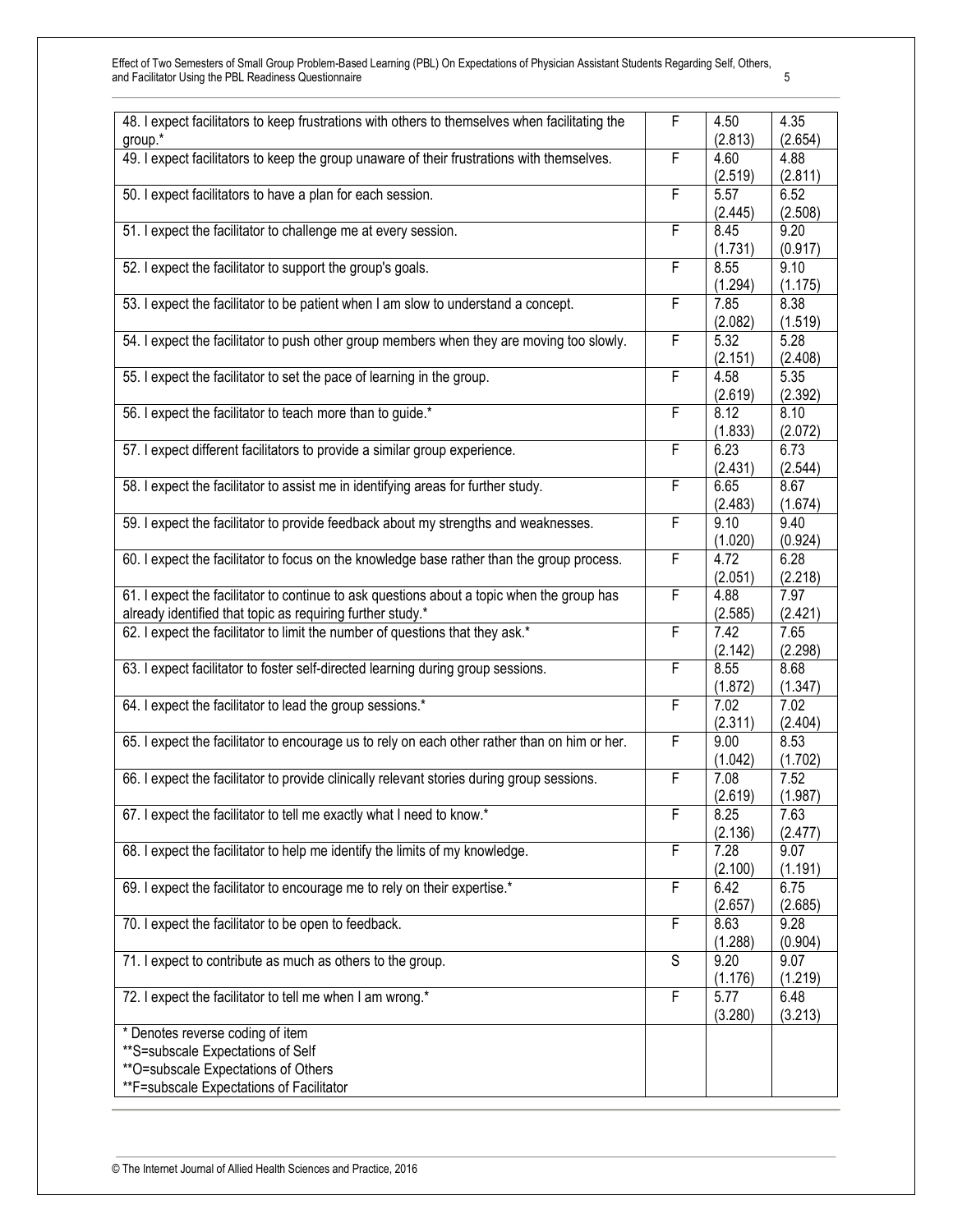Items worded in a negative direction were reverse-scored to ensure that high scores reflected high readiness for working in a small group problem-based learning environment. A total score was computed by adding all items together. Three sub-scales were computed to measure (a) Expectations of Self, (b) Expectations of Others, and (c) Expectations of Facilitators. Repeated measures univariate ANOVA on total score revealed a significant pre-post effect, F (1, 59) = 5.88, p = .018. Posttest score mean (565.02) was significantly higher than pretest score mean (552.37). A repeated measures MANOVA with time (pre and posttest) as the independent variable and the three subscales (Expectations of Self, Expectations of Others, and Expectations of Facilitators) as the dependent variables yielded a significant effect of time, multivariate  $F(3, 57) = 3.48$ ,  $p = .022$ . We then computed univariate ANOVAs on each of the three subscales. Both Expectations of Facilitators and Expectations of Others changed significantly, with Expectations of Others approaching significance (see Table 2).

| <b>Table 2. Subscale and Total Score</b> |                    |                    |       |      |  |
|------------------------------------------|--------------------|--------------------|-------|------|--|
| <b>Scale</b>                             | Pre Mean (SD+)     | Post Mean (SD+)    |       | D    |  |
|                                          | [Per item average] | [Per item average] |       |      |  |
| <b>Expectations of Self</b>              | 174.38 (11.60)     | 181.57 (11.64)     | 19.68 | .000 |  |
| (22 items)                               | 17.931             | [8.25]             |       |      |  |
| <b>Expectations of Others</b>            | 197.67 (20.88)     | 202.75 (18.55)     | 3.40  | .070 |  |
| $(24$ items)                             | [8.24]             | [8.45]             |       |      |  |
| <b>Expectations of Facilitator</b>       | 174.25 (10.93)     | 188.48 (11.95)     | 59.82 | .000 |  |
| $(25$ items)                             | 16.971             | 17.541             |       |      |  |
| <b>Total</b>                             | 546.30             | 572.80             | 34.64 | .000 |  |

The change from pre to posttest for each of the subscales was computed for each participant. The number of participants that evidenced increased scores exceeded the number of participants that had decreased scores or that stayed the same. Although this is not surprising given the MANOVA and ANOVA results, it does provide support for the validity of this measure and indicates that the majority of students changed their views in the expected and desired direction from pre to posttest involvement with the PBL group. Not surprisingly, this change was most prominent for Expectations of Facilitator.

| Table 3. Change Score Information |                                         |                                                   |                                                 |                                             |                                                 |
|-----------------------------------|-----------------------------------------|---------------------------------------------------|-------------------------------------------------|---------------------------------------------|-------------------------------------------------|
| Variable                          | <b>Mean</b><br>(Standard<br>Deviation+) | <b>Low Score</b><br>High<br><b>Score</b><br>Range | <b>Number</b><br>(percentage)<br>that decreased | Number (percentage)<br>that stayed the same | <b>Number</b><br>(percentage)<br>that increased |
| Expectations of<br>Self           | 7.18<br>(12.54)                         | -18<br>39<br>57                                   | 15<br>(25.00%)                                  | 3<br>$(5.00\%)$                             | 42<br>$(70.00\%)$                               |
| Expectations of<br><b>Others</b>  | 5.08<br>(21.36)                         | -45<br>57<br>102                                  | 22<br>(36.67%)                                  | 2<br>(3.33%)                                | 36<br>$(60.00\%)$                               |
| Expectations of<br>Facilitator    | 14.23<br>(14.25)                        | $-30$<br>55<br>85                                 | 8<br>$(13.33\%)$                                | (1.67%)                                     | 51<br>$(85.00\%)$                               |

#### **DISCUSSION**

Results of data analysis suggest that after 9 months of participation in PBL, total score of students' responses changed significantly in the direction of characteristics that previous research has indicated students associate with good group members and good facilitators.3,4,6 The significant change in Expectations of Facilitator may have occurred because the pedagogy represents a novel experience for students. Although students may have done work previously in group settings, they may not have experienced faculty in the role of facilitator rather than teacher. Although they may have observed a PBL session or read about PBL prior to matriculation, PBL is an experiential process, requiring participation to fully understand how it differs from the traditional classroom setting. The emphasis in PBL is on student-centered learning rather than teacher-centered instruction. PBL participation may challenge students to alter their schema for knowledge acquisition. Instead of relying on faculty to provide information, students are probed with questions. These questions are formulated to stimulate their interest in a topic, which then promotes self-directed learning and understanding through group discussion.<sup>17</sup> After 9 months of PBL, students appear to change their expectations of the facilitator. The change score for the three subscales indicates that the greatest change was in the subscale of Expectations of Facilitator, where 85% of participants increased their scores regarding those expectations.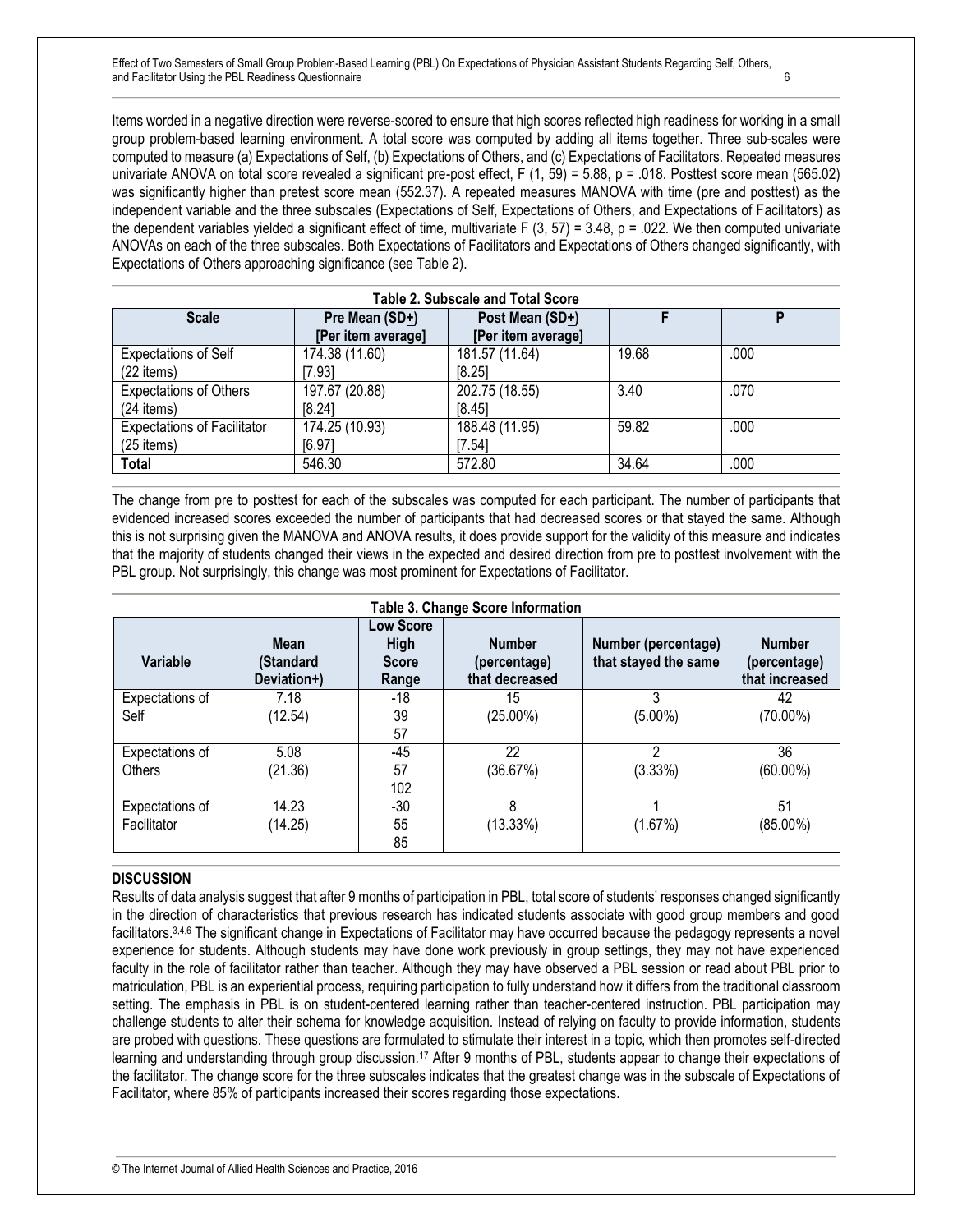Regarding students' change in Expectations of Self, although students may have had experience with group projects in other courses, they might not have worked with the level of interdependence required in a PBL setting. The significant positive change in Expectations of Self could indicate that students do not have accurate expectations of their own role in this type of group setting, and the experience of participating in PBL may positively affect Expectations of Self. The change score for the three subscales indicates that the majority of participants (70%) changed Expectations of Self in a positive direction from pre to posttest. This change may be the result of improved skills in self-evaluation and self-reflection leading to change in self-directed learning behaviors. This is consistent with recent trends towards encouraging health professions students to engage in self-evaluation and self-reflection.<sup>18</sup>

With regards to Expectations of Others, the nature of PBL requires that students rely more on other group members for information than is true in a lecture-based setting.<sup>19</sup> Although the Analysis of Variance only approached significance, the change score for Expectations of Others indicates that the majority of participants (60%) did change in a positive direction from pre to posttest. The lack of significance on Analysis of Variance for Expectations of Others may be accounted for by a ceiling effect because pretest scores were already high. Also, there was a high standard deviation and range of scores for this subgroup, which does indicate a wider spectrum of responses regarding Expectations of Others versus Expectations of Self or Expectations of Facilitator and which decreases the likelihood of finding significant differences. This variance can be accounted for by the number of participants whose scores increased on the Expectations of Others subscale from pre to posttest plus participants whose scores decreased on the Expectations of Others subscale from pre to posttest. This subscale had the highest percentage of participants whose scores decreased from pre to posttest.

The subscale Expectation of Others had a large range and a large percentage of subjects whose scores decreased from pre to posttest as well as a large percentage who increased pre to posttest. This may indicate that there are two subgroups of students, one for whom the PBL experience enhances their appreciation of others on a team and another for whom the PBL experience detracts from their appreciation of the role of others on the team. For students whose appreciation of others is enhanced, this may translate into positive expectations of others as an enduring quality at the team level when transitioning to their professional role. In addition, group members may be invested in positive expectations of others in the group since they are depending on the quality of others' self-directed learning for their own knowledge acquisition.

This positive expectation of others on a team could benefit clinical practice, whether interprofessional or within their profession. This has implications for developing professionals who will be expected to work on teams and will need to be able to recognize the role that others play in enhancing their group experience, and eventually, performance on a team. One explanation for those students whose scores did not improve or were lower than initial scores could reflect participants who were disappointed by the performance of some other students in the class, therefore lowering their expectations of others in the PBL setting. Not every student adapts quickly and easily to PBL, and students who are impatient with the growth of others could be annoyed. This may reflect a lack of respect for others' input and could indicate students who may not be good team members. This is consistent with a paper (IPE) which indicated that PA students had less readiness for interprofessional learning than other health professions students.<sup>20</sup> Being able to identify such students through use of this tool might enable intervention to increase students' appreciation for the input of other professions.

One possible confounding factor is variability in the preceding PBL experience of the participants. Some students may have participated in undergraduate PBL experiences which could have influenced their expectations, while others may not have had such experiences. Students varied in their work experiences as well, some of which may have included team experiences which could have influenced their expectations of self and others. Another possible confounding factor is the decision to have both positively and negatively worded items to avoid the affirmative bias. Some items could be viewed as positive or negative depending on the pedagogical viewpoint of the researcher who might utilize the tool. Gender differences were not examined as part of this study, but there may be a significant difference in expectations of self and others based on gender.

An area for future study would be a psychometric analysis of the questionnaire items in order to refine the tool and ascertain the reliability and validity of items and subscales. Other future studies should examine whether initial scores on this questionnaire correlate with program measures such as PBL evaluations, other evaluative tools such as multiple choice question (MCQ) examinations, clinical evaluations, or national examinations. If such correlations can be demonstrated, then this tool could be used by any program using PBL as a pedagogical method for admissions purposes, not necessarily for inclusion/exclusion, but to provide appropriate structured support of student success.

#### **REFERENCES**

1. Bate E, Taylor DCM. Twelve Tips on how to survive PBL as a medical student. *Med Teach*. 2013;35:95-100. [PMID: 24295273]